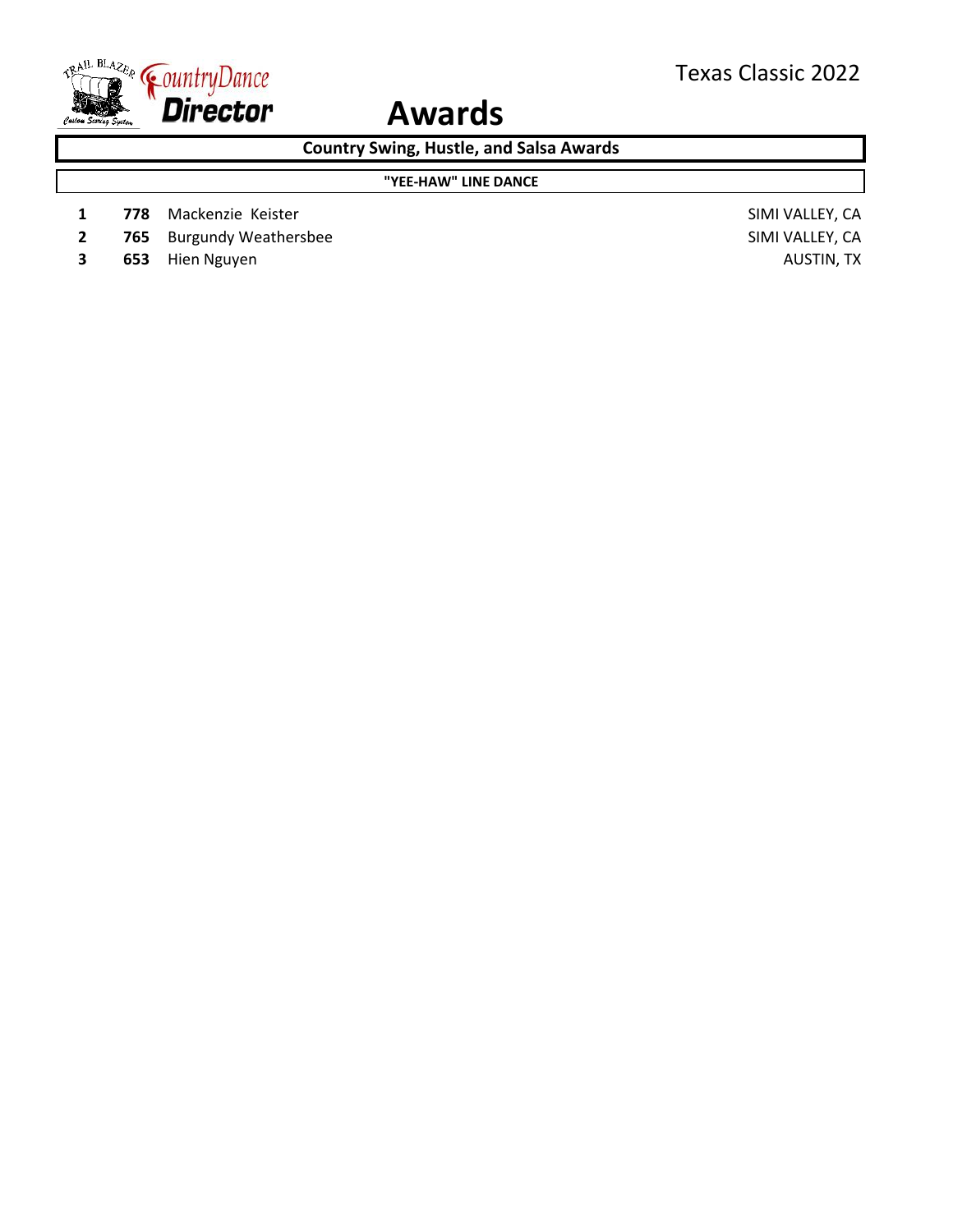

**Country Swing, Hustle, and Salsa Awards**

**PROAM STRICTLY SWING - FOLLOWER PROAM NOVICE STRICTLY SWING**

- 1 **799** AMANDA VASQUEZ & JT ANDERSON Gold Graduate SAN ANTONIO, TX
- **2 691 KRISTINA CASAZZA & GLENN BALL Gold w/Honors MANOR, TX**
- **3 741** MACKENZIE HICKOX & JT ANDERSON Gold w/Honors KYLE, TX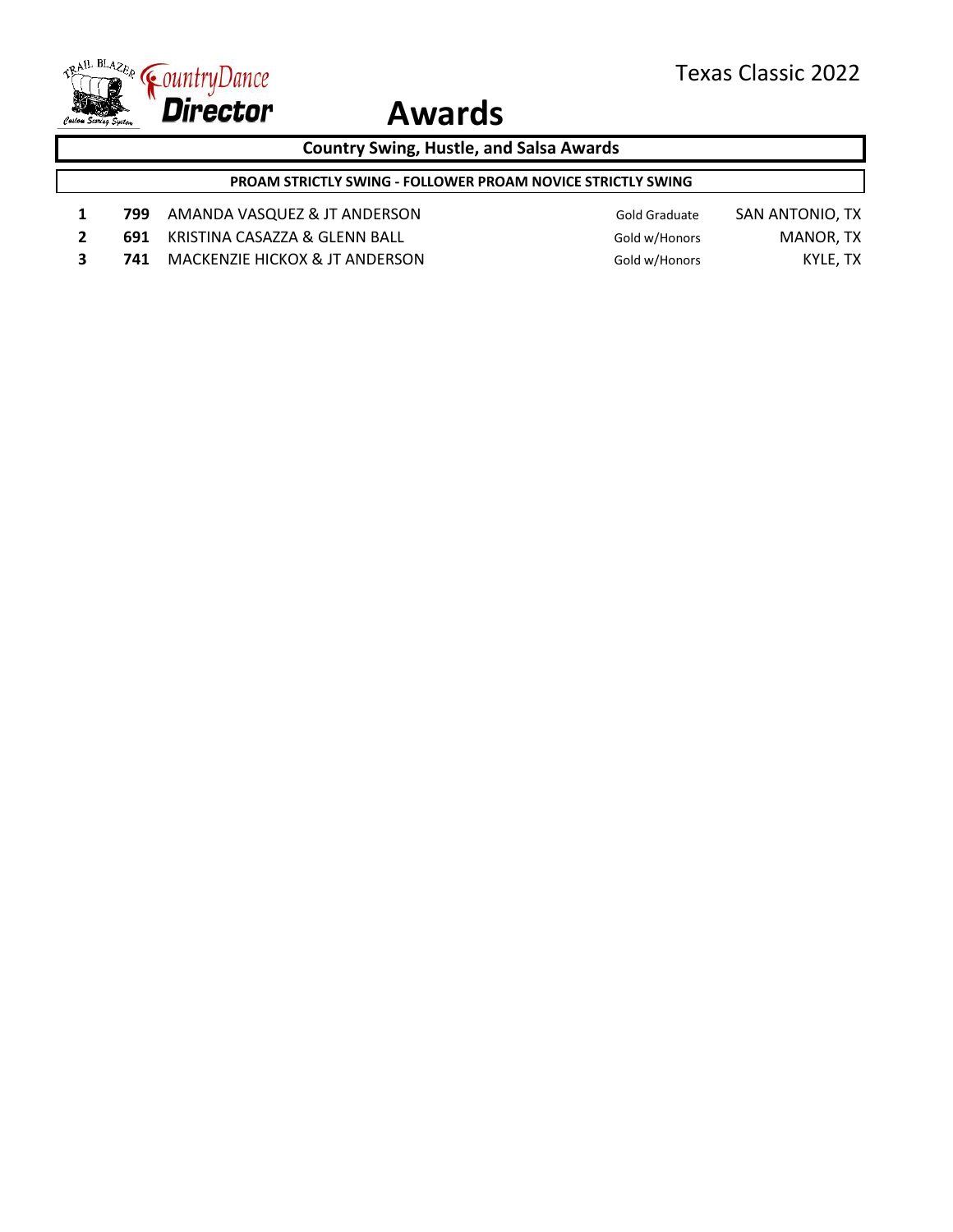

**Country Swing, Hustle, and Salsa Awards**

**PROAM STRICTLY SWING - LEADER PROAM NOVICE STRICTLY SWING**

- 1 **710** KEERIGAN RUDD & BRITNI WEAVER Gold Graduate GRAND PRAIRIE, TX
- **2 530** MATTHEW WARD & SARAH BERENS Gold w/Honors AUSTIN, TX
- **3 599** DAVID JAMES & ANYSSA OLIVARES **Gold w/Honors**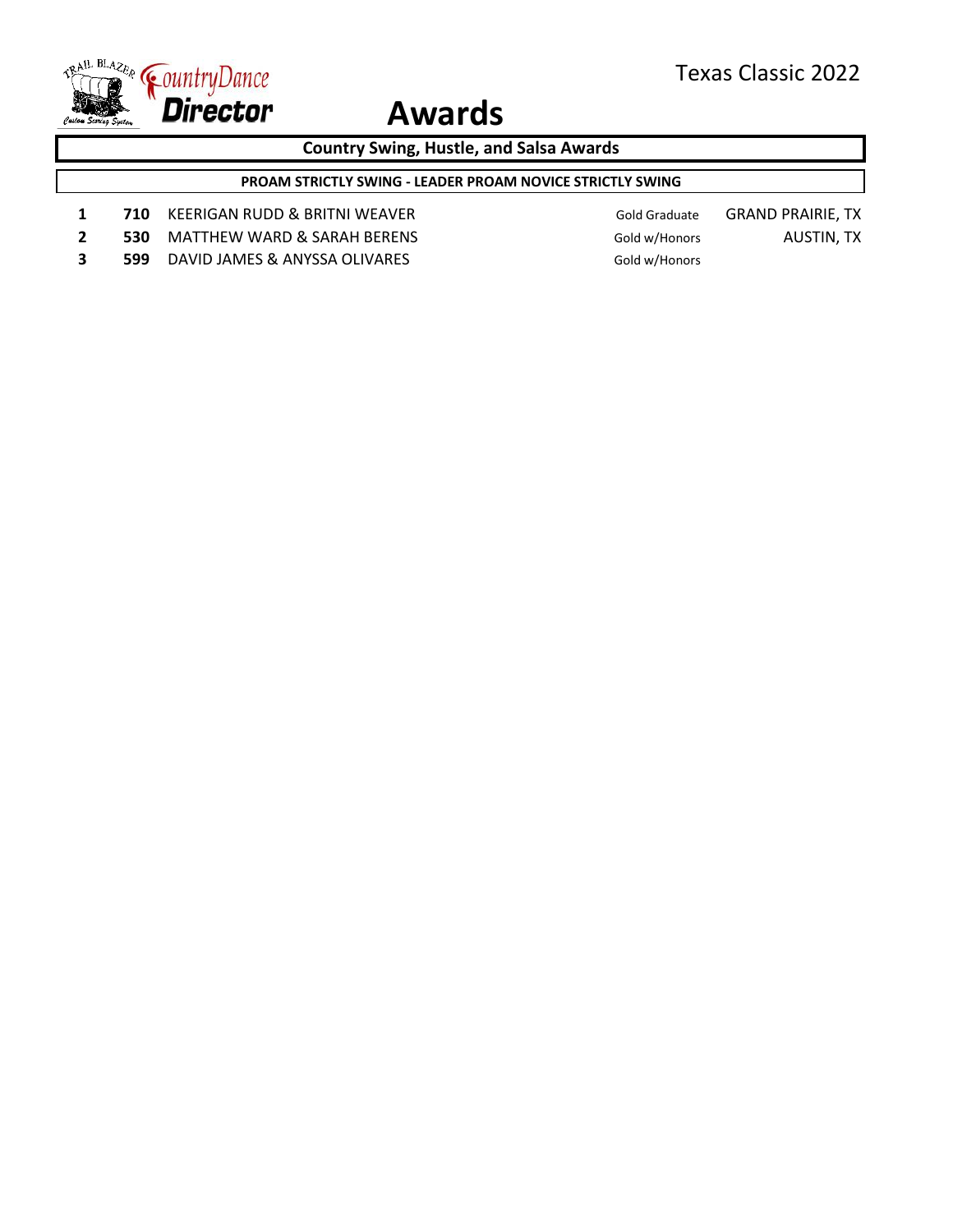

**Country Swing, Hustle, and Salsa Awards**

**PROAM STRICTLY SWING - FOLLOWER PROAM INTERMEDIATE STRICTLY SWING**

- 1 **699** FELICIA HOEPPNER & GLENN BALL Gold w/Honors TEXAS
- **2 736** JESSICA VILLARIN & ZACH MORRIS Gold w/Honors MAGNOLIA, TX
- **3 632** MICHELE DODARO & ROBERT ROYSTON Gold w/Honors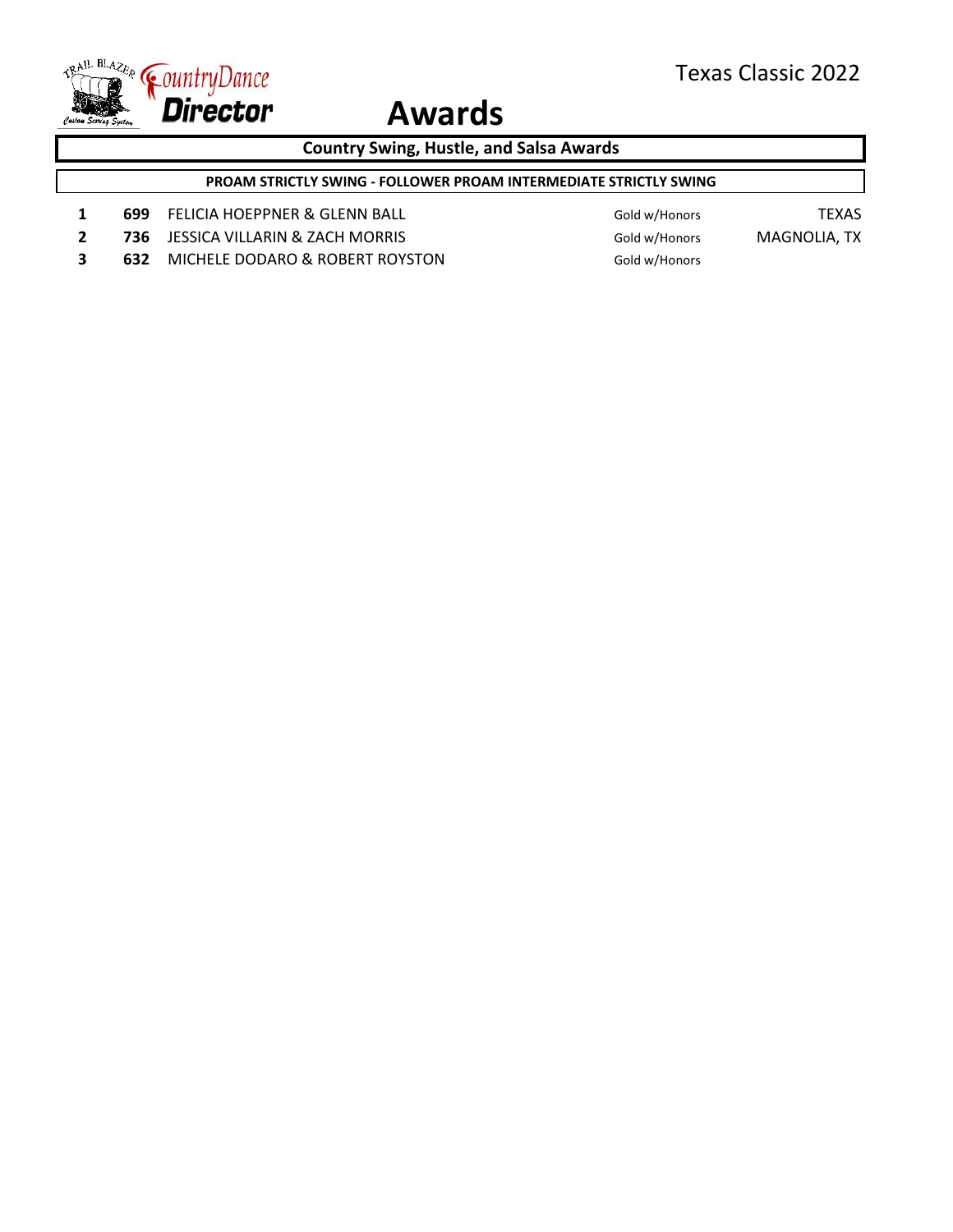

**Country Swing, Hustle, and Salsa Awards**

- 1 **650** JOE MENDENCE & SUSAN KIRKLIN Gold w/Honors AUSTIN, TX
- **2 520** ABEL BARRIENTES & LAUREEN BALDOVI **Gold**
- **3 600** ANTHONY RIOJAS & SUSAN KIRKLIN Gold Gold HOUSTON, TX
- 
- 
-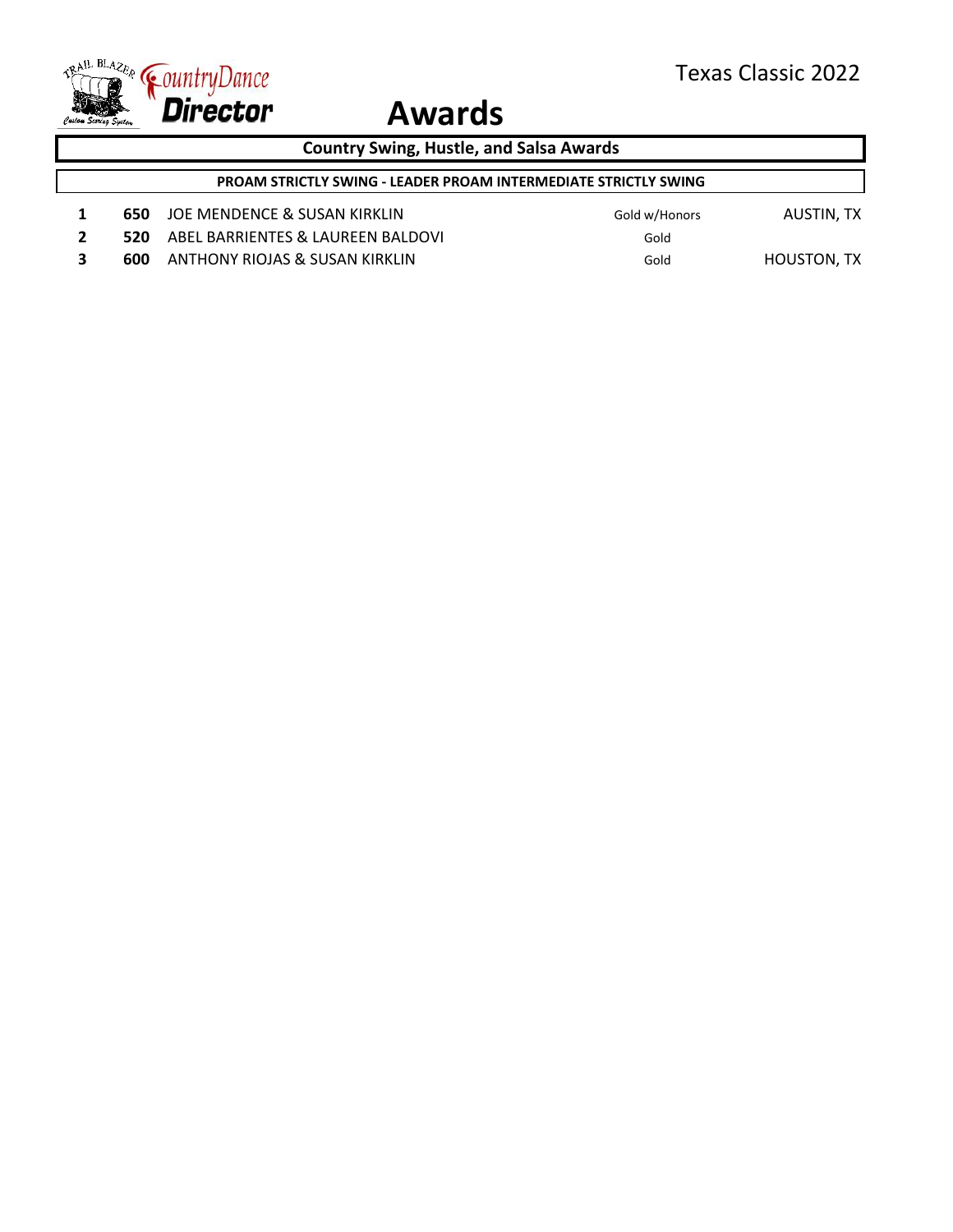

**Country Swing, Hustle, and Salsa Awards**

**PROAM STRICTLY SWING - LEADER PROAM ADVANCED STRICTLY SWING**

1 **610** BRUCE PARK & SUSAN KIRKLIN Gold Gold RICHARDSON, TX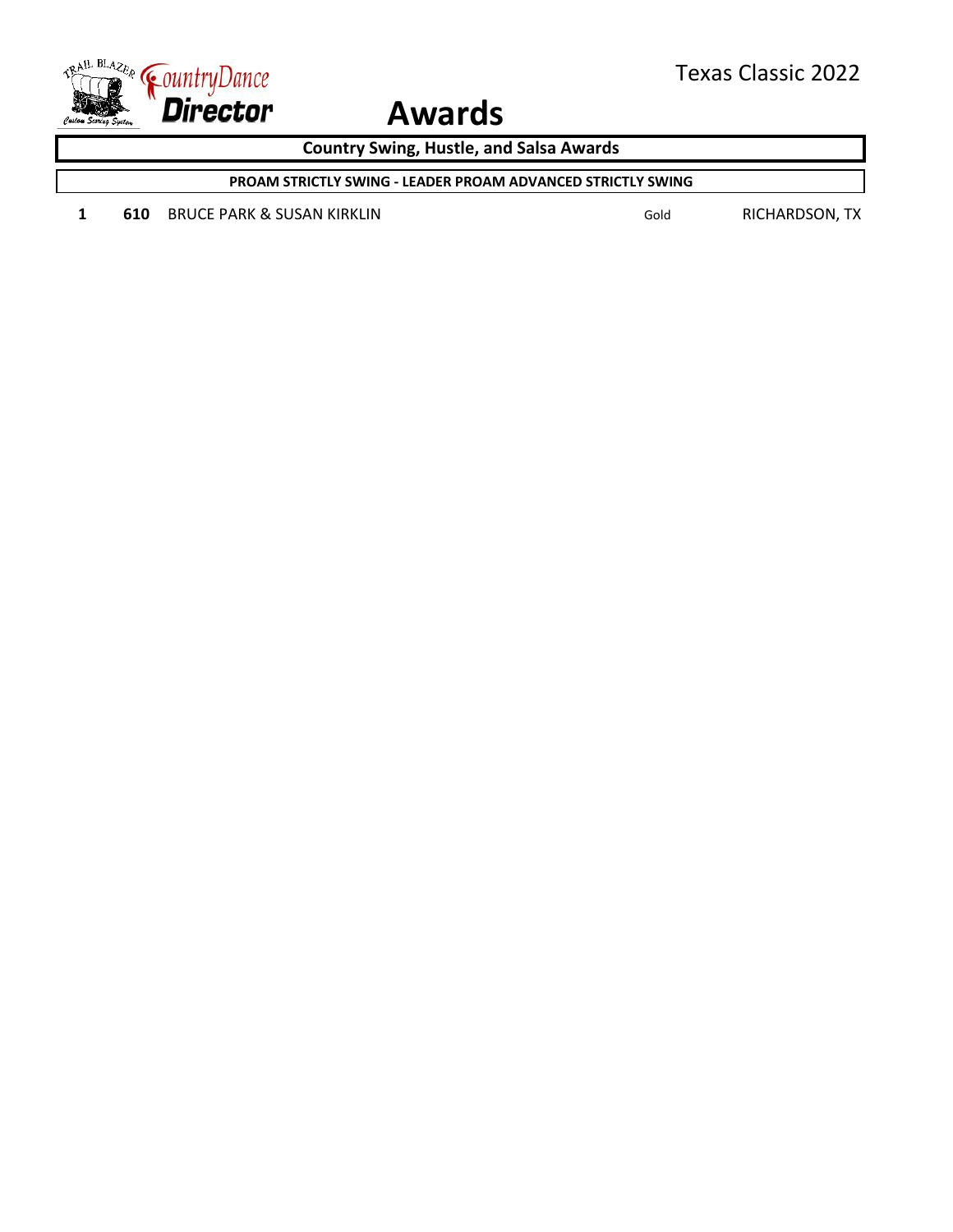

**Country Swing, Hustle, and Salsa Awards**

**PROAM STRICTLY SWING - FOLLOWER PROAM SOPHISTICATED STRICTLY SWING**

- 1 **691** KRISTINA CASAZZA & GLENN BALL Gold w/Honors MANOR, TX
- **2 705** LEAH LAWRENCE & ROBERT ROYSTON Gold Gold TEXAS
- **3 727** DONNA DAVENPORT & GLENN BALL Gold SAN MARCOS, TX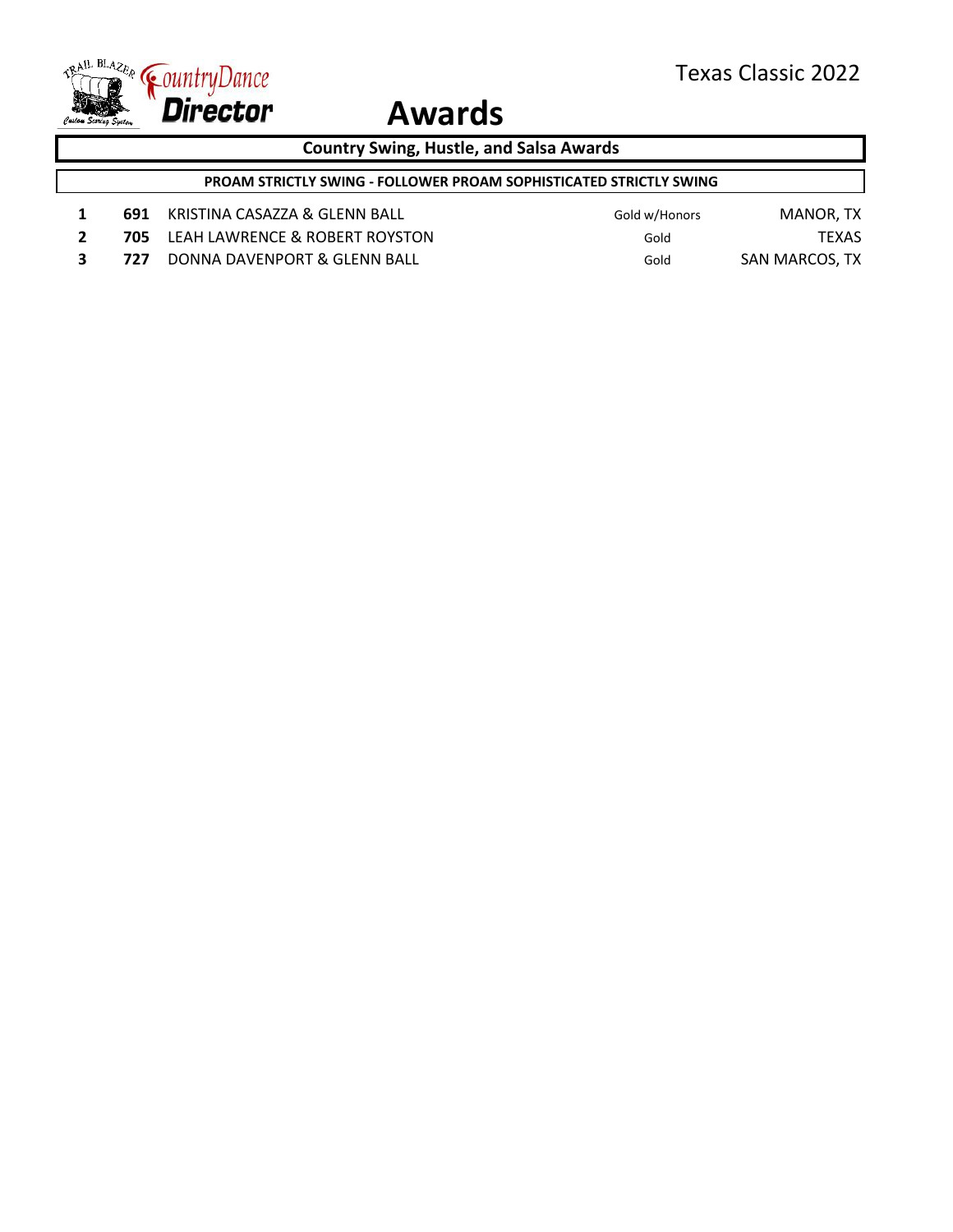

**Country Swing, Hustle, and Salsa Awards**

**PROAM STRICTLY SWING - LEADER PROAM SOPHISTICATED STRICTLY SWING**

- 1 756 GEORGE HUGHES & EMILY HUANG Gold Gold CONROE, TX
- **2 530** MATTHEW WARD & SARAH BERENS Gold Gold AUSTIN, TX
- **3 532** RAY SERNA & SOFIA RODRIGUEZ Gold FRIENDSWOOD, TX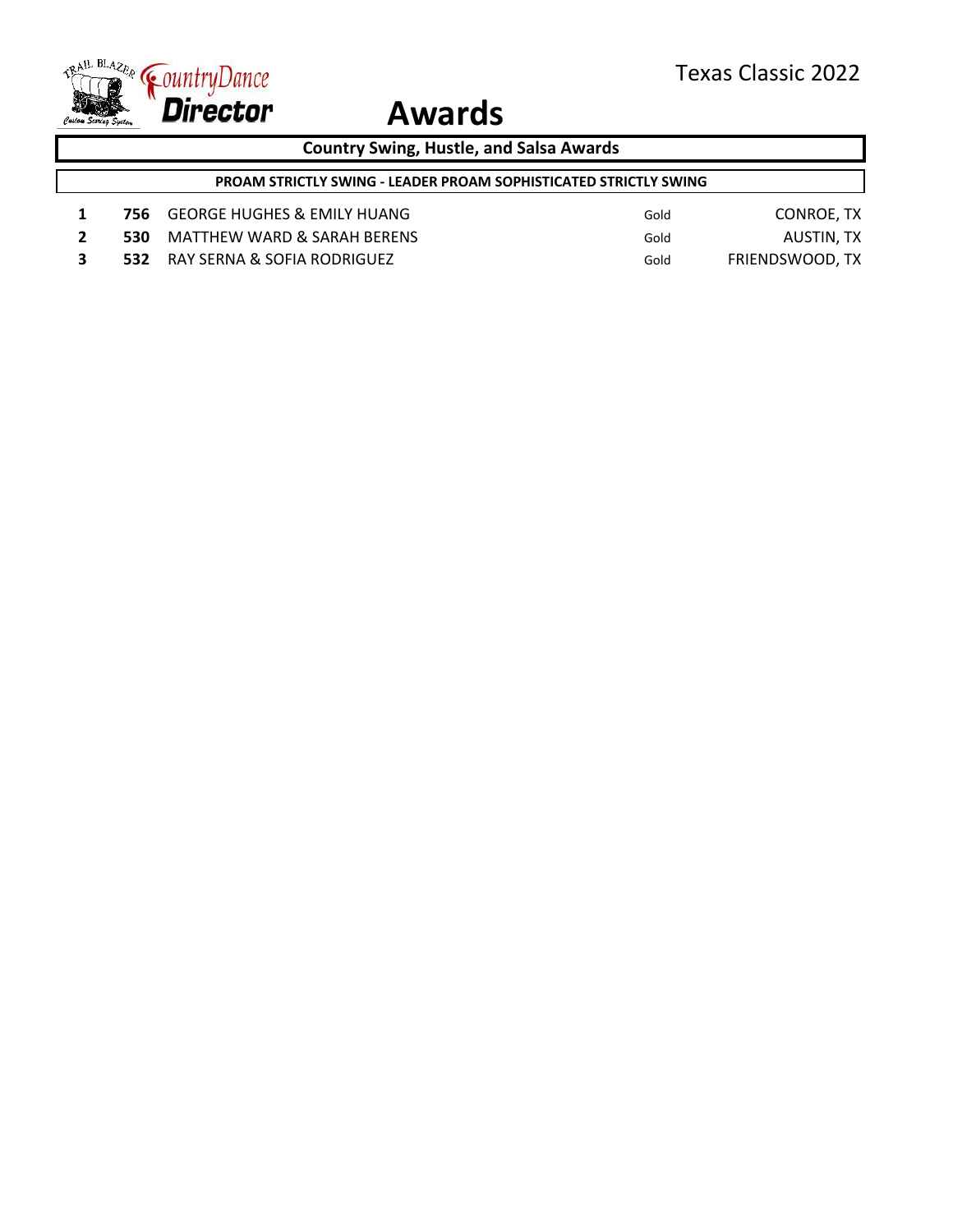ī



### **Awards**

| <b>Country Swing, Hustle, and Salsa Awards</b>                      |     |                                 |      |                               |
|---------------------------------------------------------------------|-----|---------------------------------|------|-------------------------------|
| <b>PROAM STRICTLY SWING - FOLLOWER PROAM MASTERS STRICTLY SWING</b> |     |                                 |      |                               |
|                                                                     | 704 | MONICA AUSTIN & GLENN BALL      |      | Gold w/Honors WOODINVILLE, WA |
|                                                                     | 632 | MICHELE DODARO & ROBERT ROYSTON | Gold |                               |
|                                                                     |     |                                 |      |                               |

**3 512** MEREDITH HODGKINSON & TOMMY SCHWEGMANN Gold AUSTIN, TX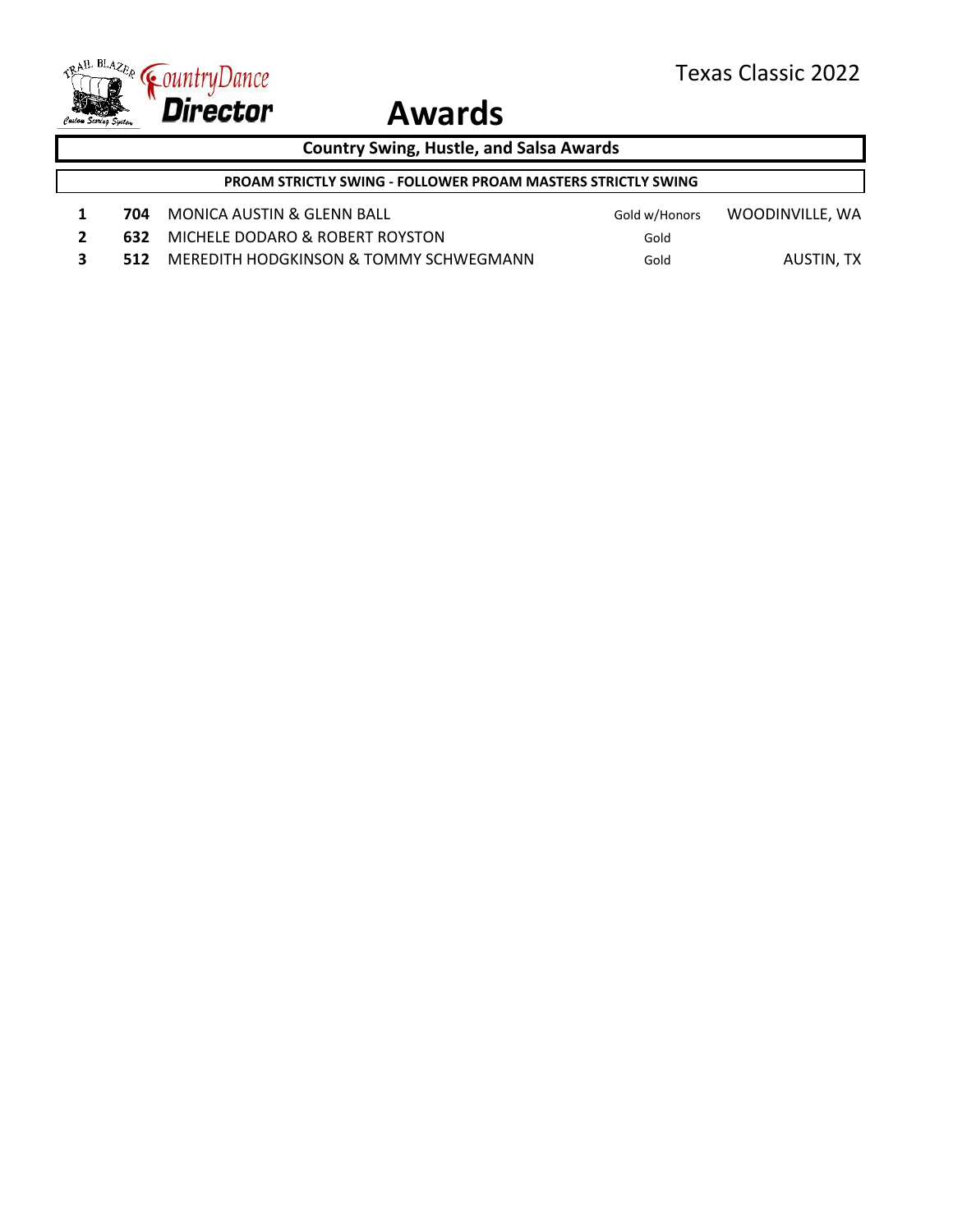

**Country Swing, Hustle, and Salsa Awards**

**PROAM STRICTLY SWING - LEADER PROAM MASTERS STRICTLY SWING**

- 1 **610** BRUCE PARK & LAUREEN BALDOVI Gold w/Honors RICHARDSON, TX
- **2 532** RAY SERNA & SOFIA RODRIGUEZ Gold FRIENDSWOOD, TX
- 
- **3 511 ANTONIO DELGADO & SOFIA RODRIGUEZ Silver Silver TRACY, CA**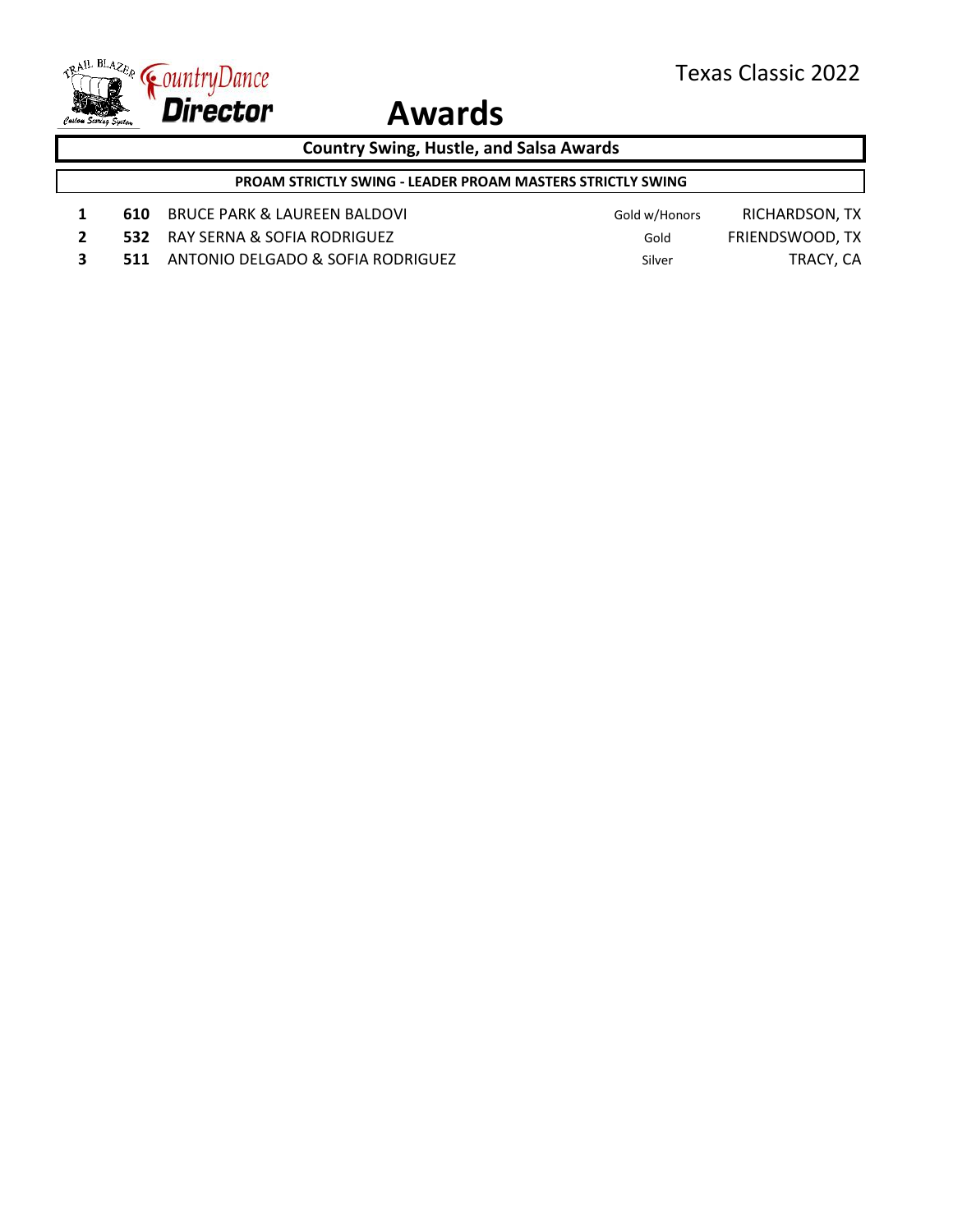

**Country Swing, Hustle, and Salsa Awards**

**PROAM STRICTLY HUSTLE - FOLLOWER PROAM INTERMEDIATE STRICTLY HUSTLE**

1 **598** SHELLEY WANG & DAVID APPEL Gold w/Honors HOUSTON, TX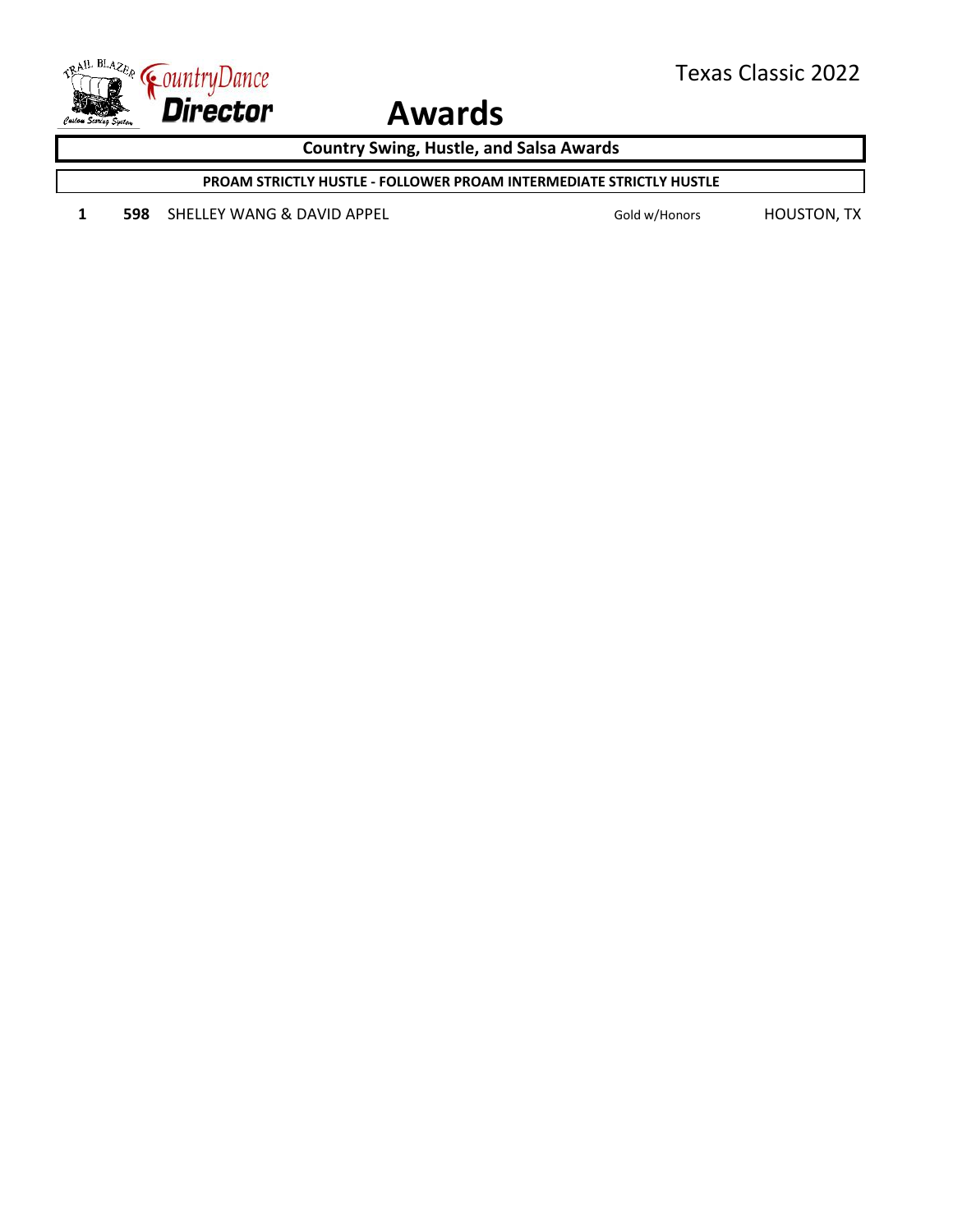

**Country Swing, Hustle, and Salsa Awards**

**PROAM STRICTLY HUSTLE - LEADER PROAM INTERMEDIATE STRICTLY HUSTLE**

1 **600** ANTHONY RIOJAS & LAUREEN BALDOVI **Gold** Gold **Gold** HOUSTON, TX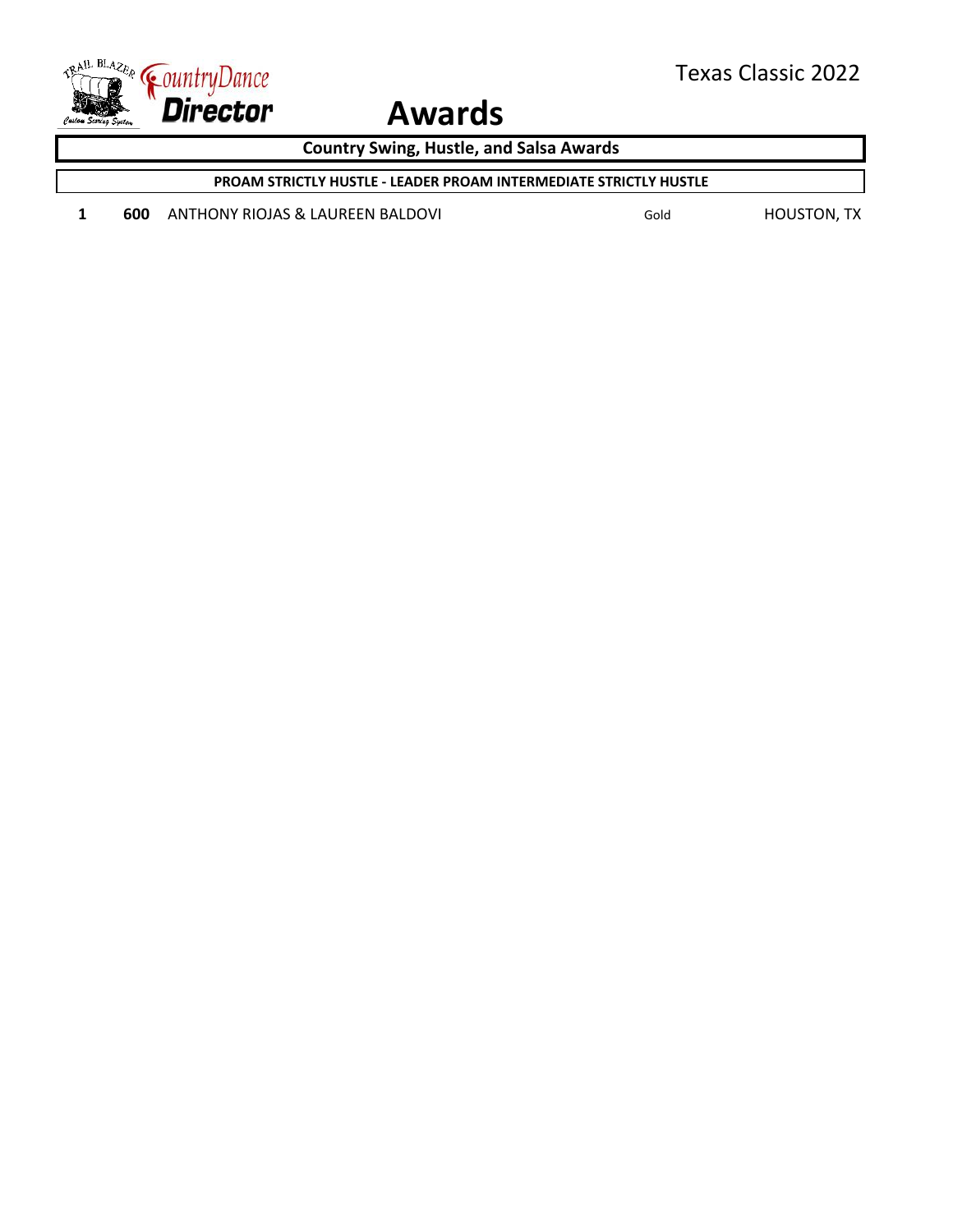

**Country Swing, Hustle, and Salsa Awards**

**PROAM STRICTLY HUSTLE - LEADER PROAM ADVANCED STRICTLY HUSTLE**

1 **610** BRUCE PARK & SUSAN KIRKLIN Gold Gold RICHARDSON, TX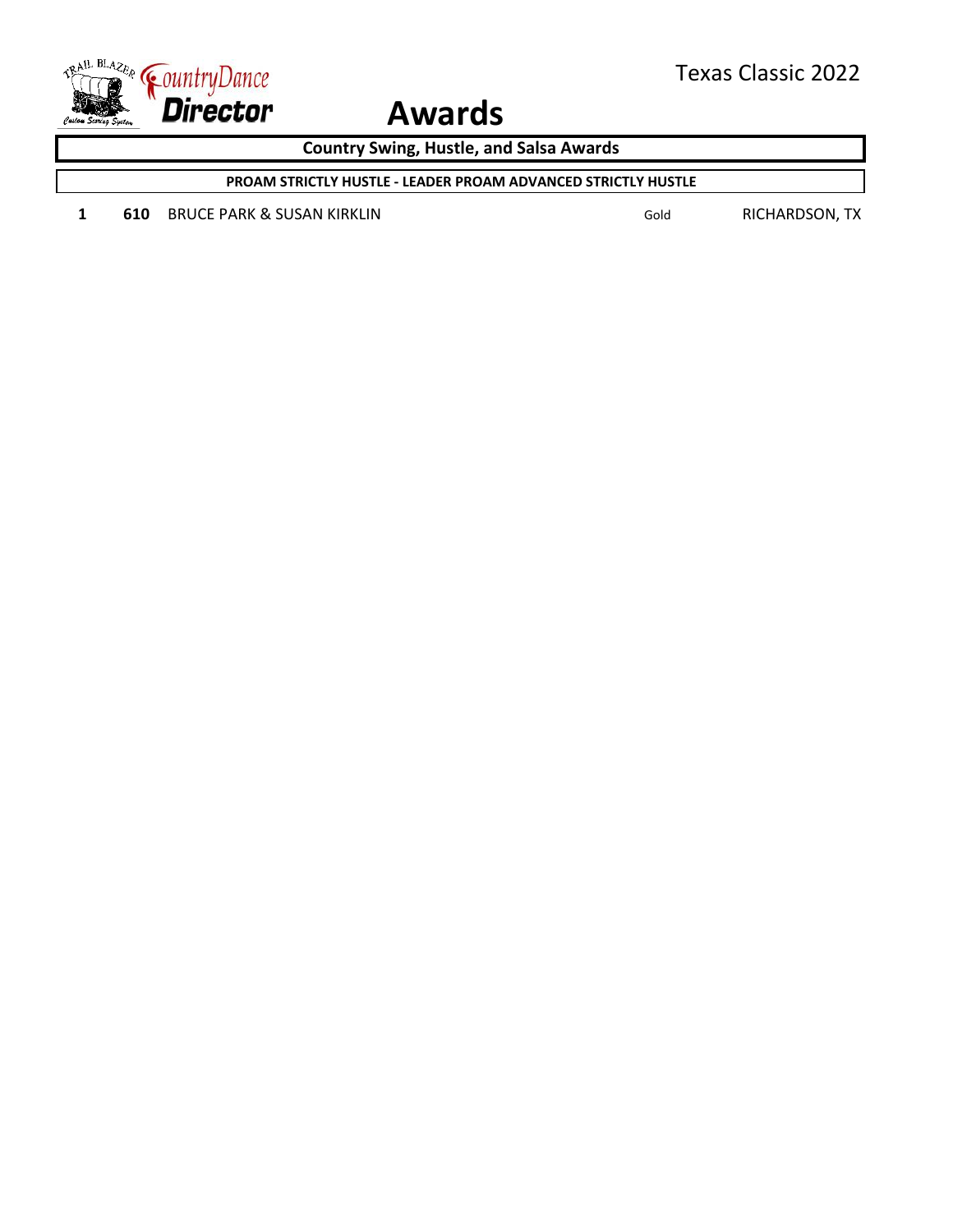

**Country Swing, Hustle, and Salsa Awards**

**PROAM STRICTLY HUSTLE - FOLLOWER PROAM SOPHISTICATED STRICTLY HUSTLE**

1 **598** SHELLEY WANG & DAVID APPEL Gold w/Honors HOUSTON, TX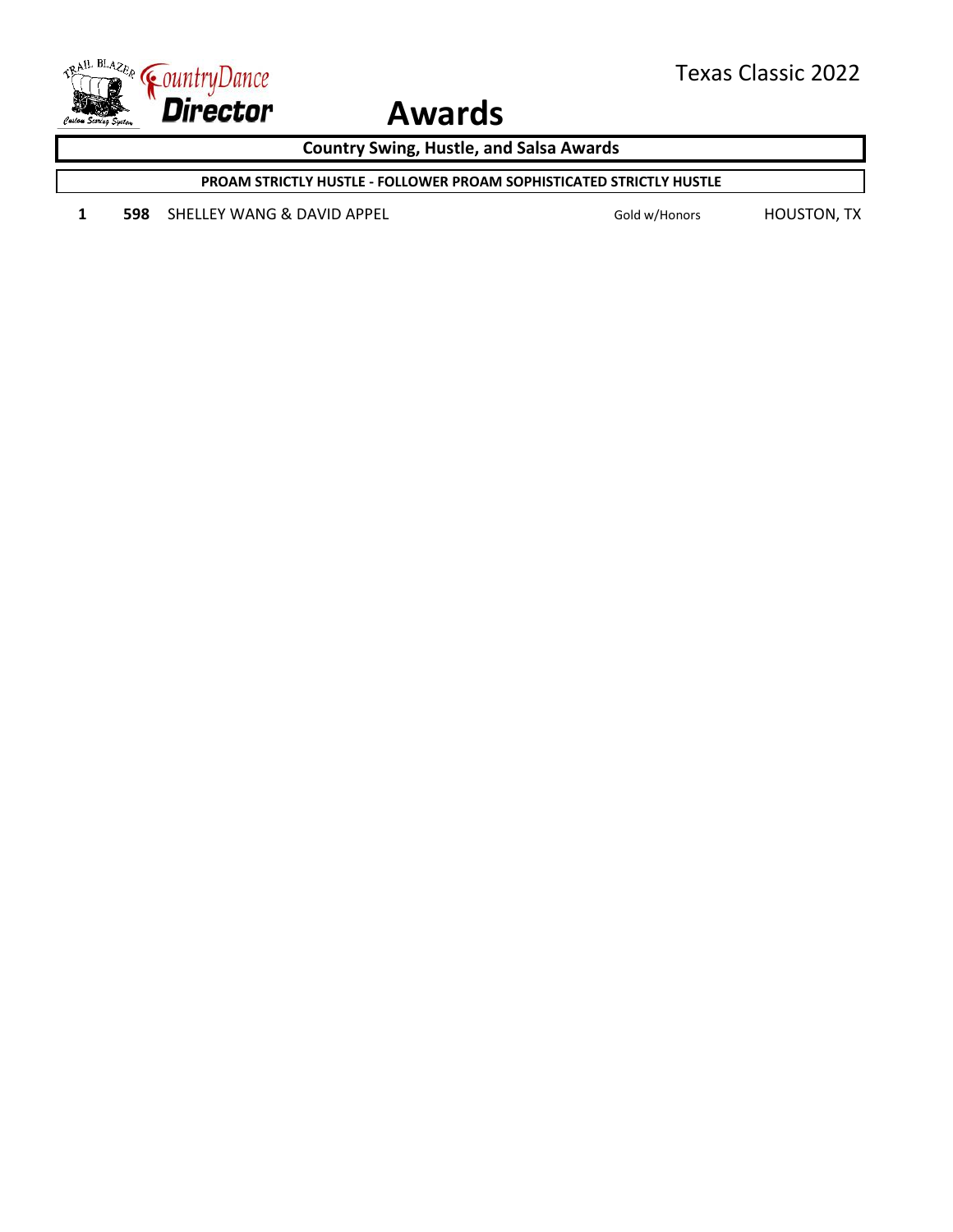

**Country Swing, Hustle, and Salsa Awards**

**PROAM STRICTLY HUSTLE - FOLLOWER PROAM MASTERS STRICTLY HUSTLE**

1 754 ADELA SU & ROBERT ROYSTON Gold CHARLOTTESVILLE, VA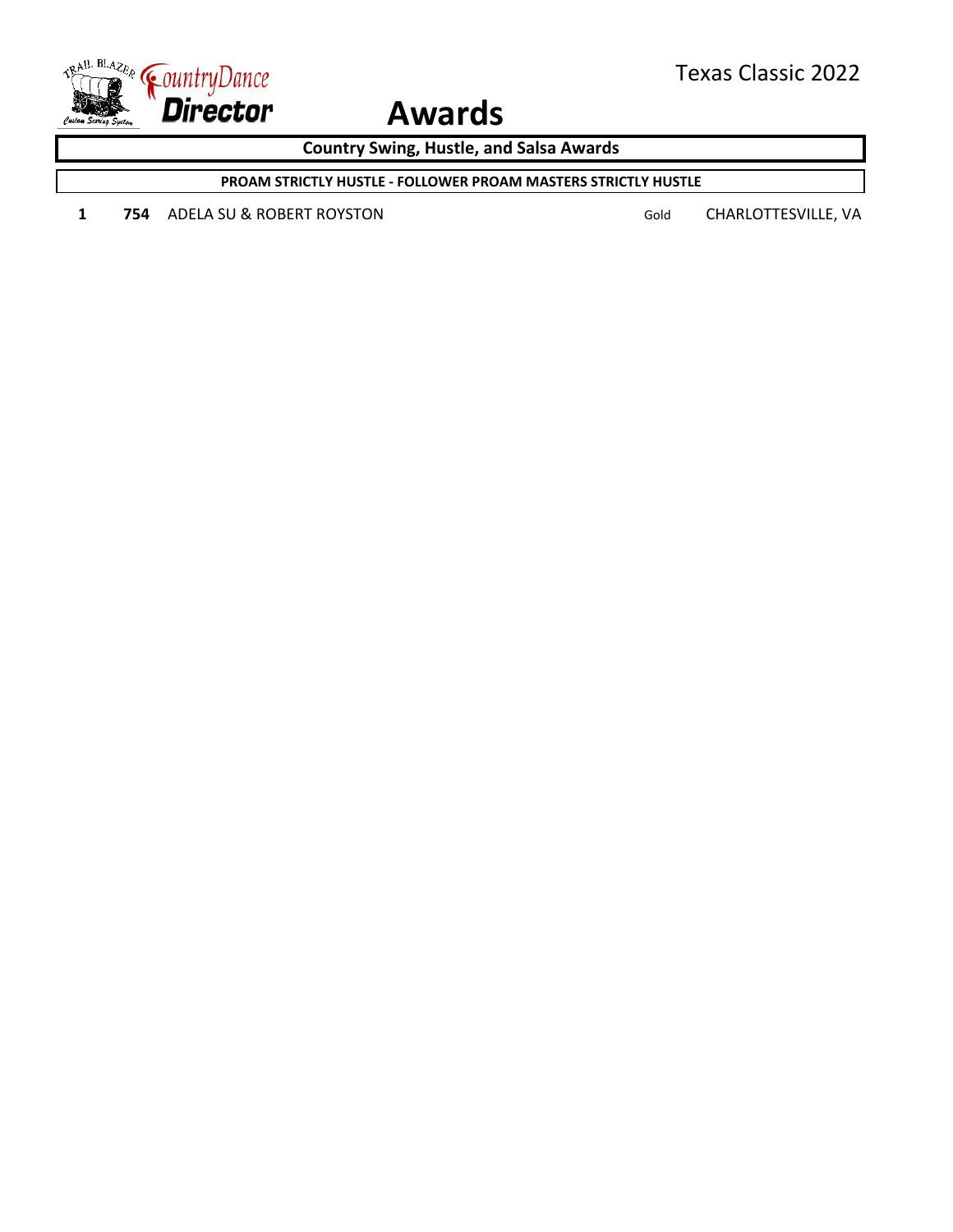

**Country Swing, Hustle, and Salsa Awards**

**PROAM STRICTLY HUSTLE - LEADER PROAM MASTERS STRICTLY HUSTLE**

- 1 **610** BRUCE PARK & SUSAN KIRKLIN Gold Gold RICHARDSON, TX
- **2 511** ANTONIO DELGADO & SOFIA RODRIGUEZ Gold TRACY, CA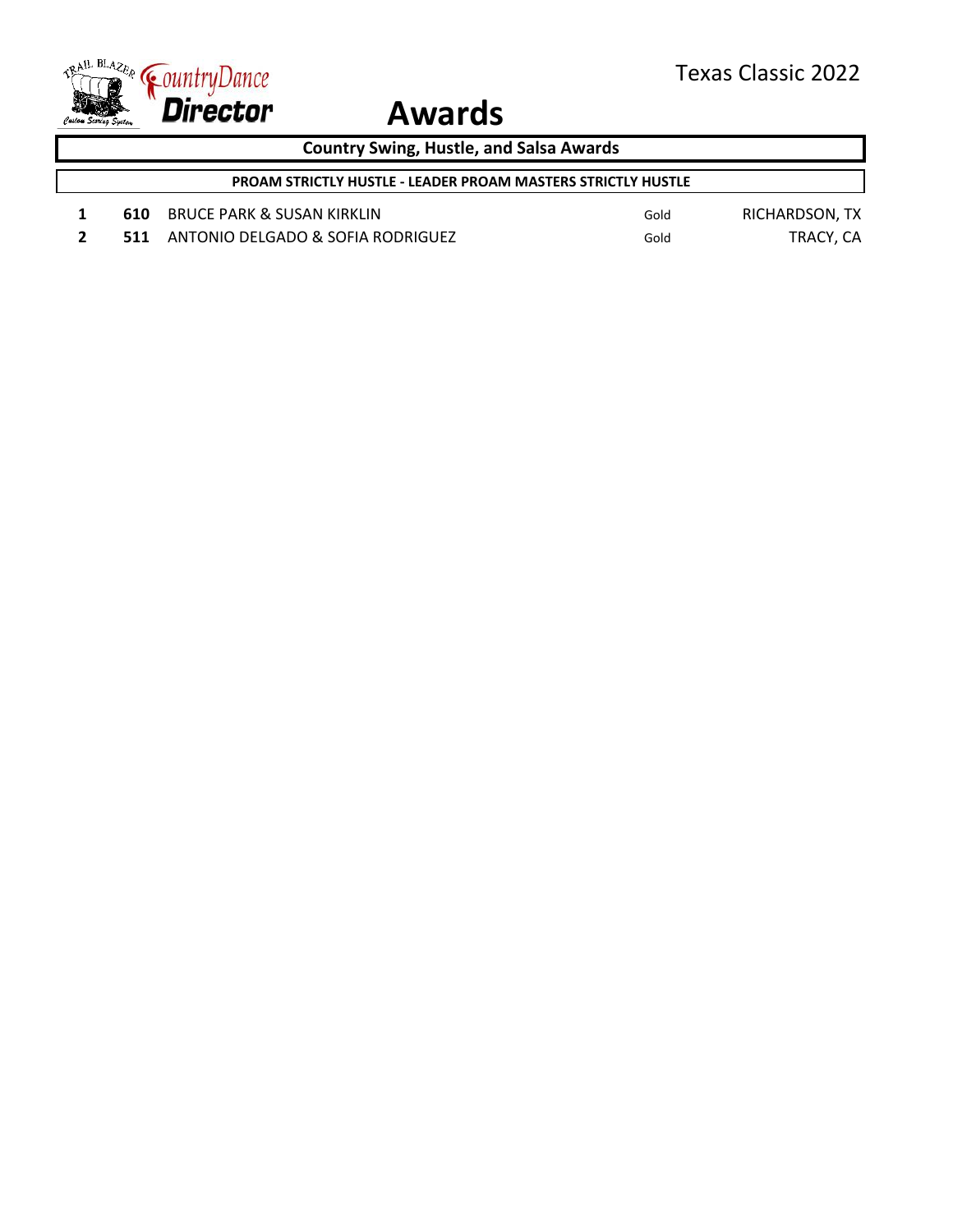

**Country Swing, Hustle, and Salsa Awards**

**PROAM STRICTLY SALSA - LEADER PROAM MASTERS STRICTLY SALSA**

1 **511** ANTONIO DELGADO & SOFIA RODRIGUEZ Gold Gold TRACY, CA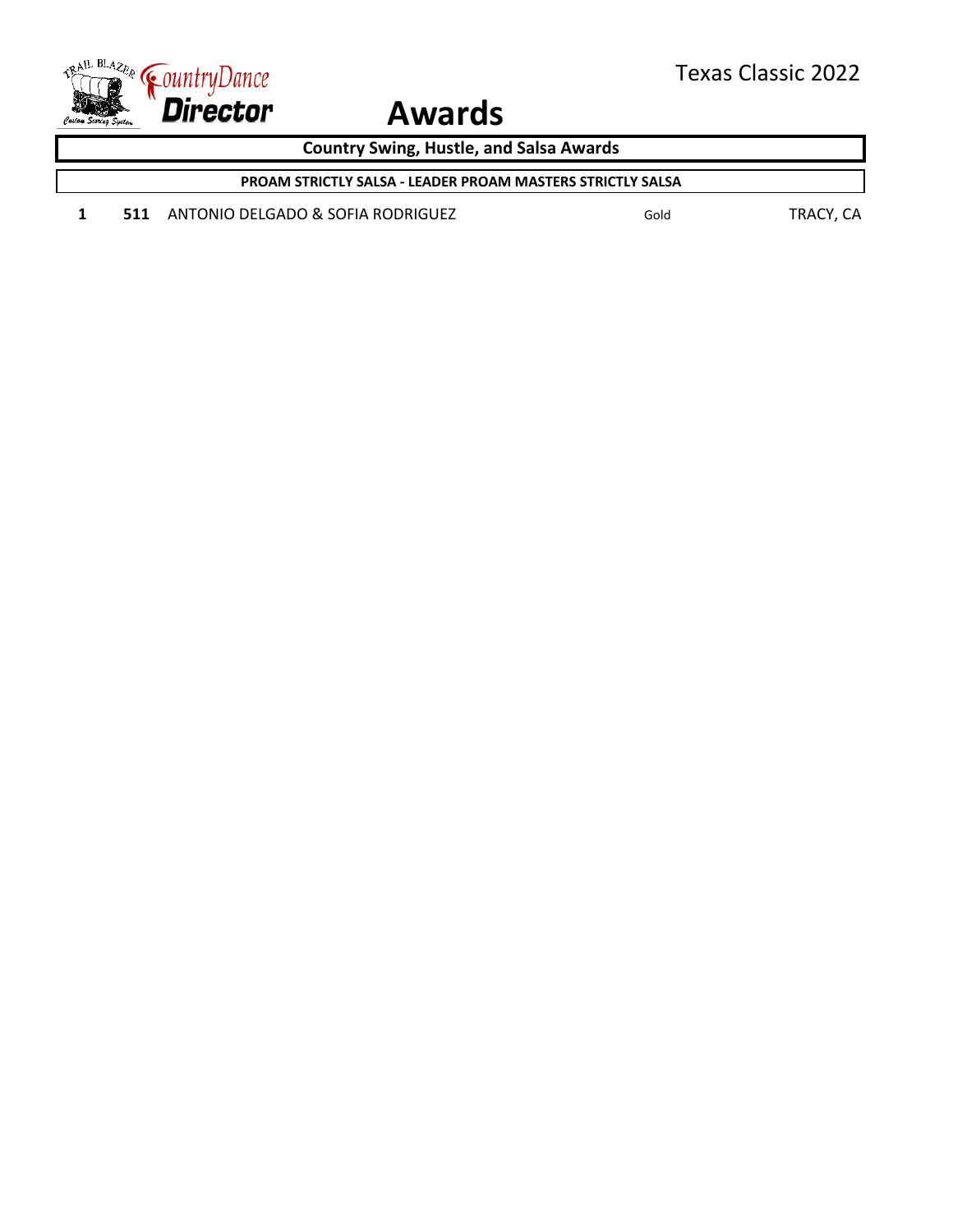

**Country Swing, Hustle, and Salsa Awards**

**COUPLES STRICTLY SWING - NOVICE STRICTLY SWING**

- **1 710** KEERIGAN RUDD & CAROLINE PAIGE **GRAND PRAIRIE, TX**
- **2 626** C CHANG & ANGELINE SULLIVAN **AUSTIN**, TX
- **3 401** JUAN AGUIRRE & DANYA SVIR **PHOENIX, AZ**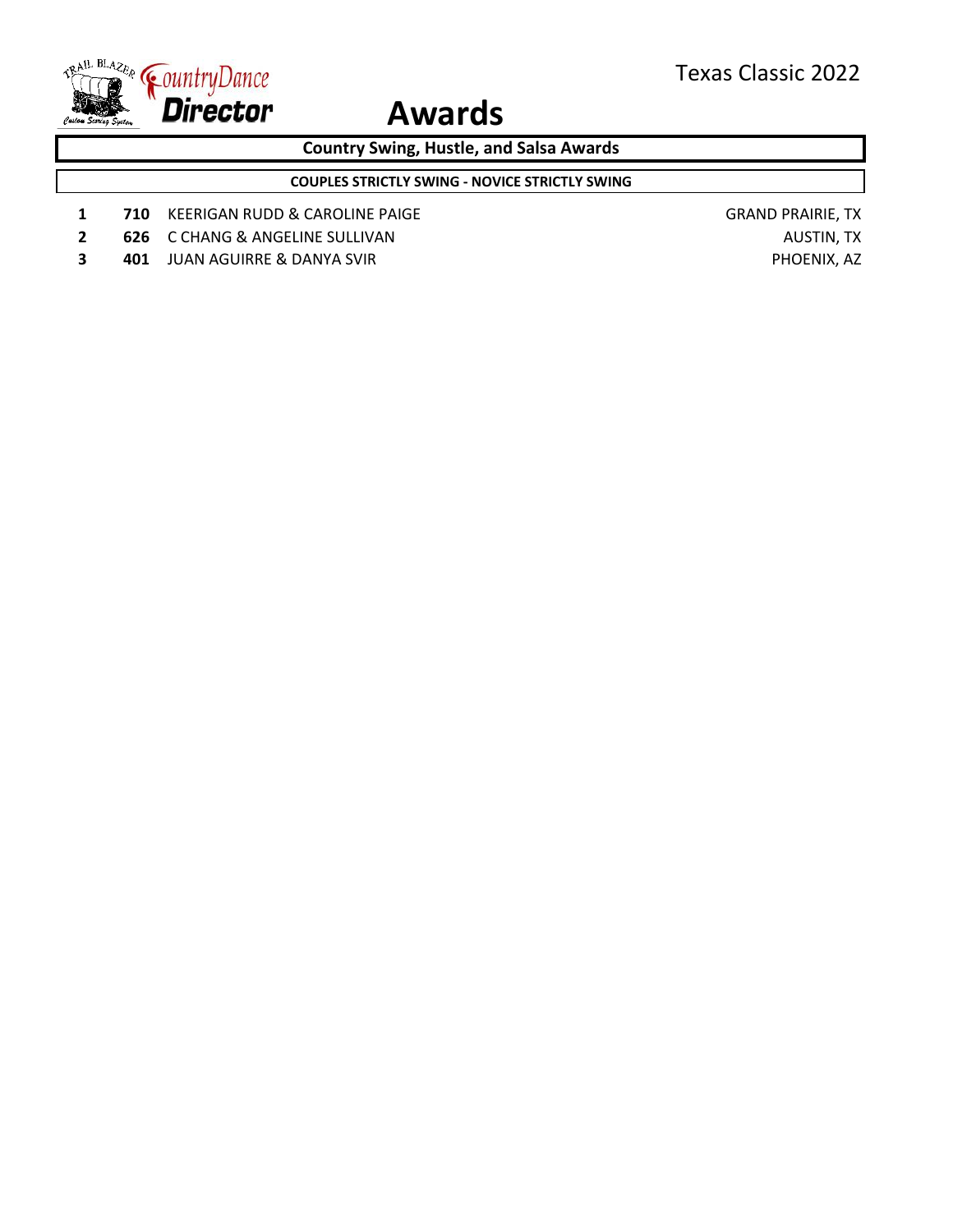

**Country Swing, Hustle, and Salsa Awards**

**COUPLES STRICTLY SWING - INTERMEDIATE STRICTLY SWING**

- 1 **527** MATTHEW MUELLER & BRIANNA GARCIA **CARROLLTON, TX**
- **2 600** ANTHONY RIOJAS & LAURA BLACKBURN **EXAMPLE AND A RESERVE THE STATE OF ANTHONY RIOJAS & LAURA BLACKBURN <b>FINAL**
- **3 697** ZACH MORRIS & SOFIA RODRIGUEZ WA, US MINOR OUTLYING ISLANDS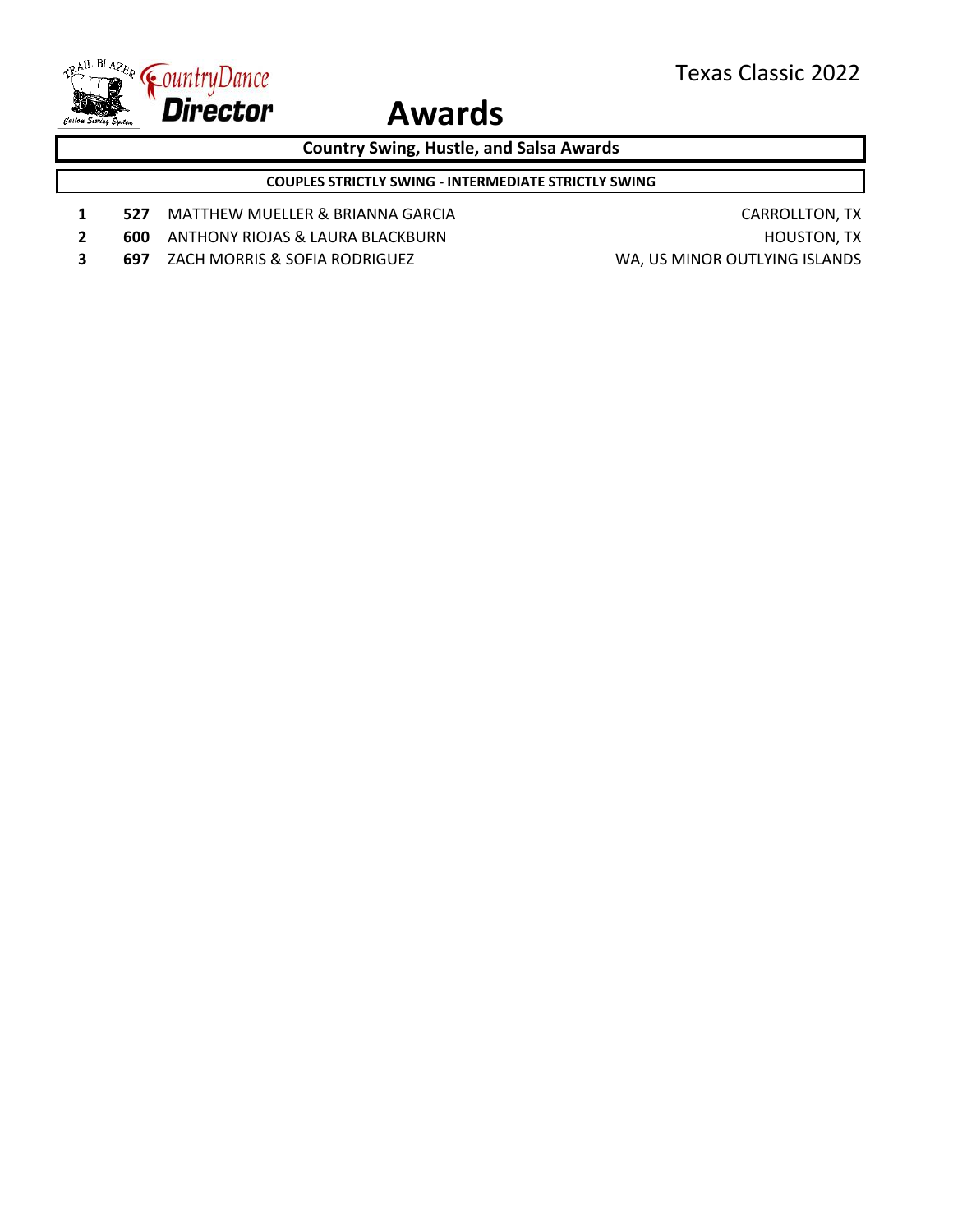

**Country Swing, Hustle, and Salsa Awards**

**COUPLES STRICTLY SWING - ADVANCED STRICTLY SWING**

- 1 **621** CHRIS BROWN & FELIPA MENDEZ **AUSTIN, TX** AUSTIN, TX
- **2 788** AUGIE LEIJA & BRITTINI WEAVER **FORT MORTH, TX**
- **3 752** JACOB REDING & FELICIA HOEPPNER **FORT WORTH, TX**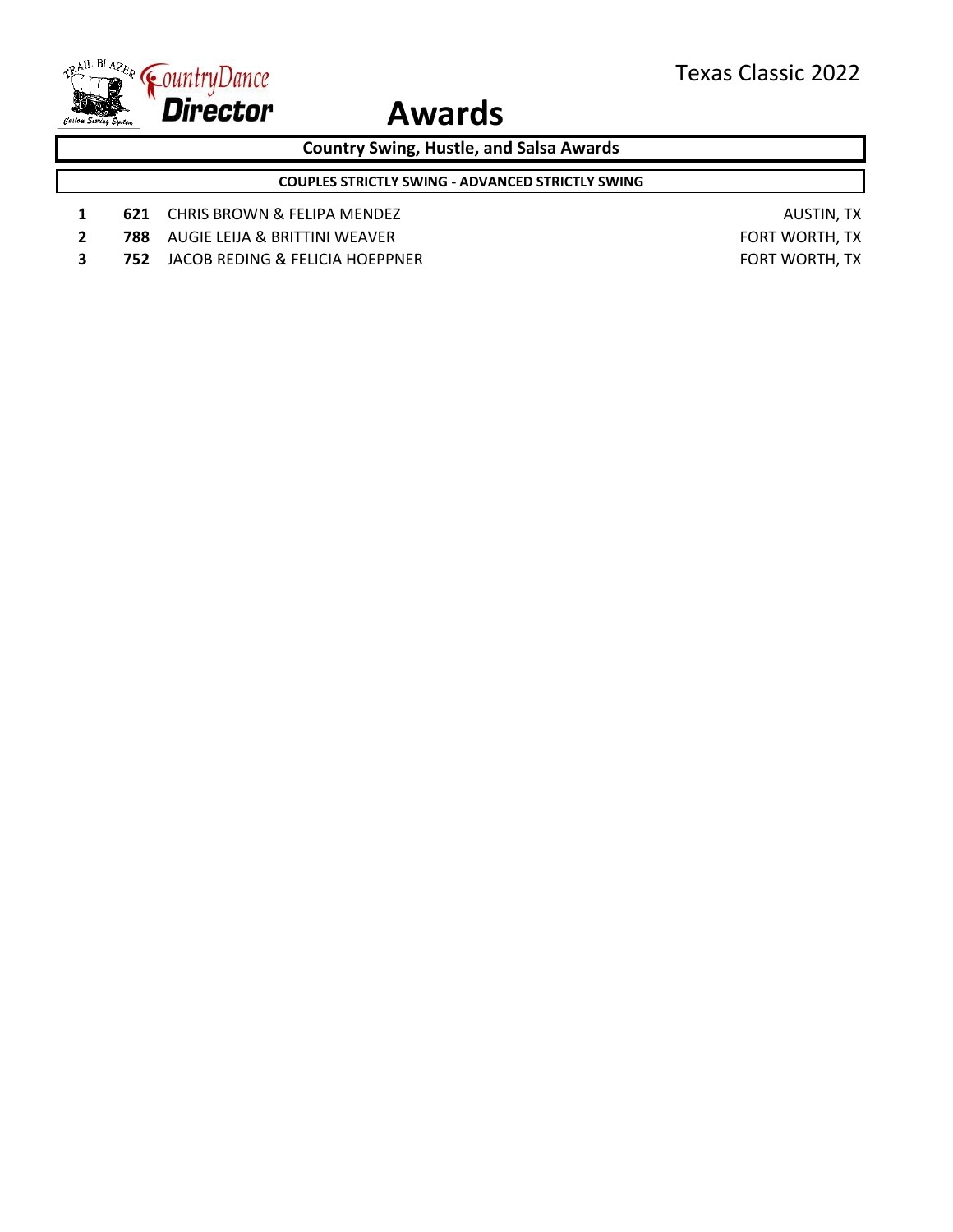

**Country Swing, Hustle, and Salsa Awards**

**COUPLES STRICTLY SWING - MASTERS STRICTLY SWING**

- **1 751** VINCENT PETERSON & ADELA SU CHARLOTTESVILLE, VA
- **2 610** BRUCE PARK & ANNMARIE DENIS **RICHARDSON, TX**
- **3 756** GEORGE HUGHES & DIANE HUGHES **CONS** CONROE, TX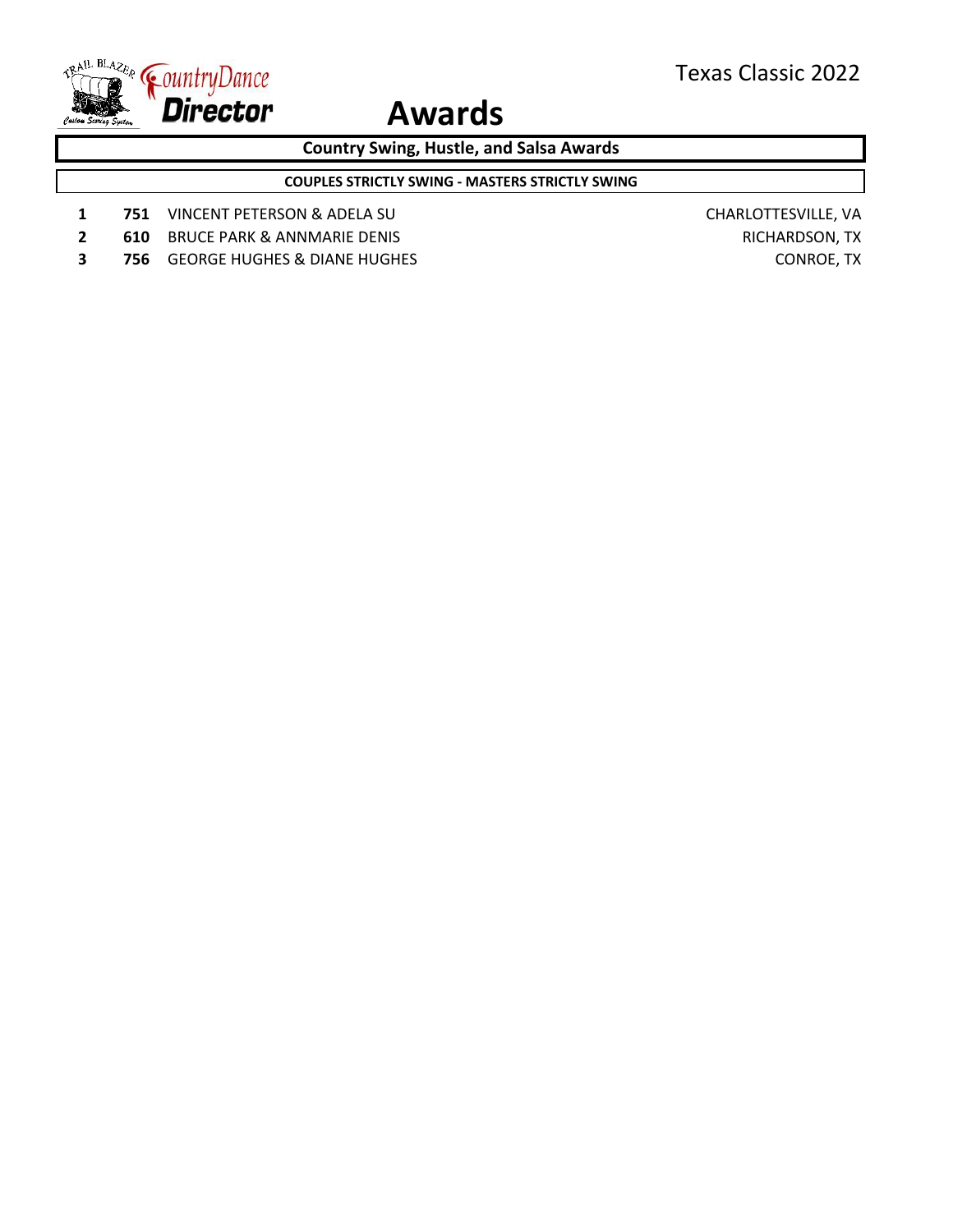

**Country Swing, Hustle, and Salsa Awards**

**COUPLES STRICTLY HUSTLE - ADVANCED STRICTLY HUSTLE**

- **1 743** JIMMY MULLIGAN & LAUREEN BALDOVI **CHICAGO, IL**
- **2 610** BRUCE PARK & MICHELE DODARO RICHARDSON, TX
- **3 600** ANTHONY RIOJAS & JASMINE WILLIAMS **And Account CONTACT AND ACCOUNT AND ACCOUNT AND HOUSTON, TX**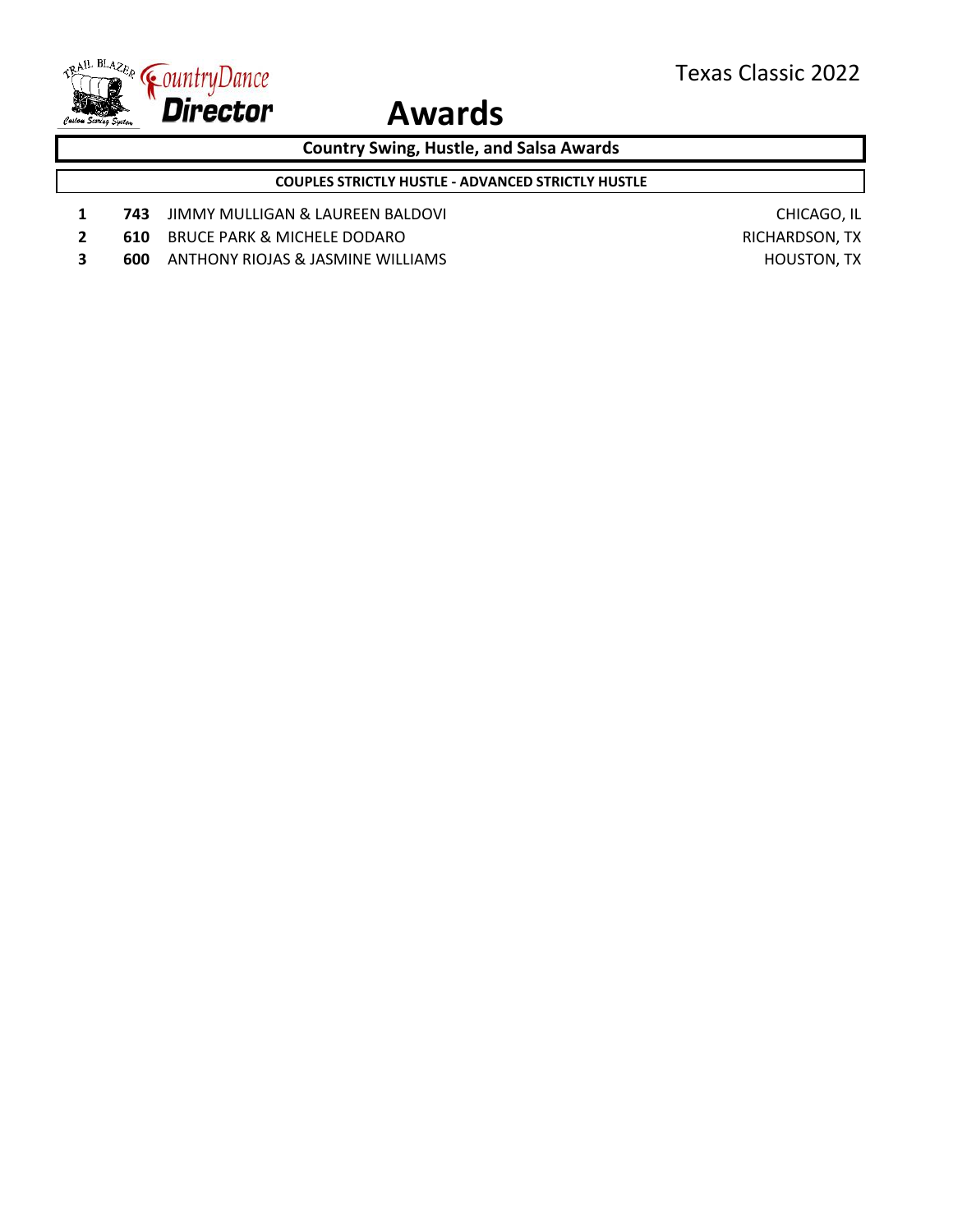

**Country Swing, Hustle, and Salsa Awards**

**COUPLES STRICTLY HUSTLE - MASTERS STRICTLY HUSTLE**

1 **610** BRUCE PARK & ADELA SU-KAROLIUSSEN RICHARDSON, TX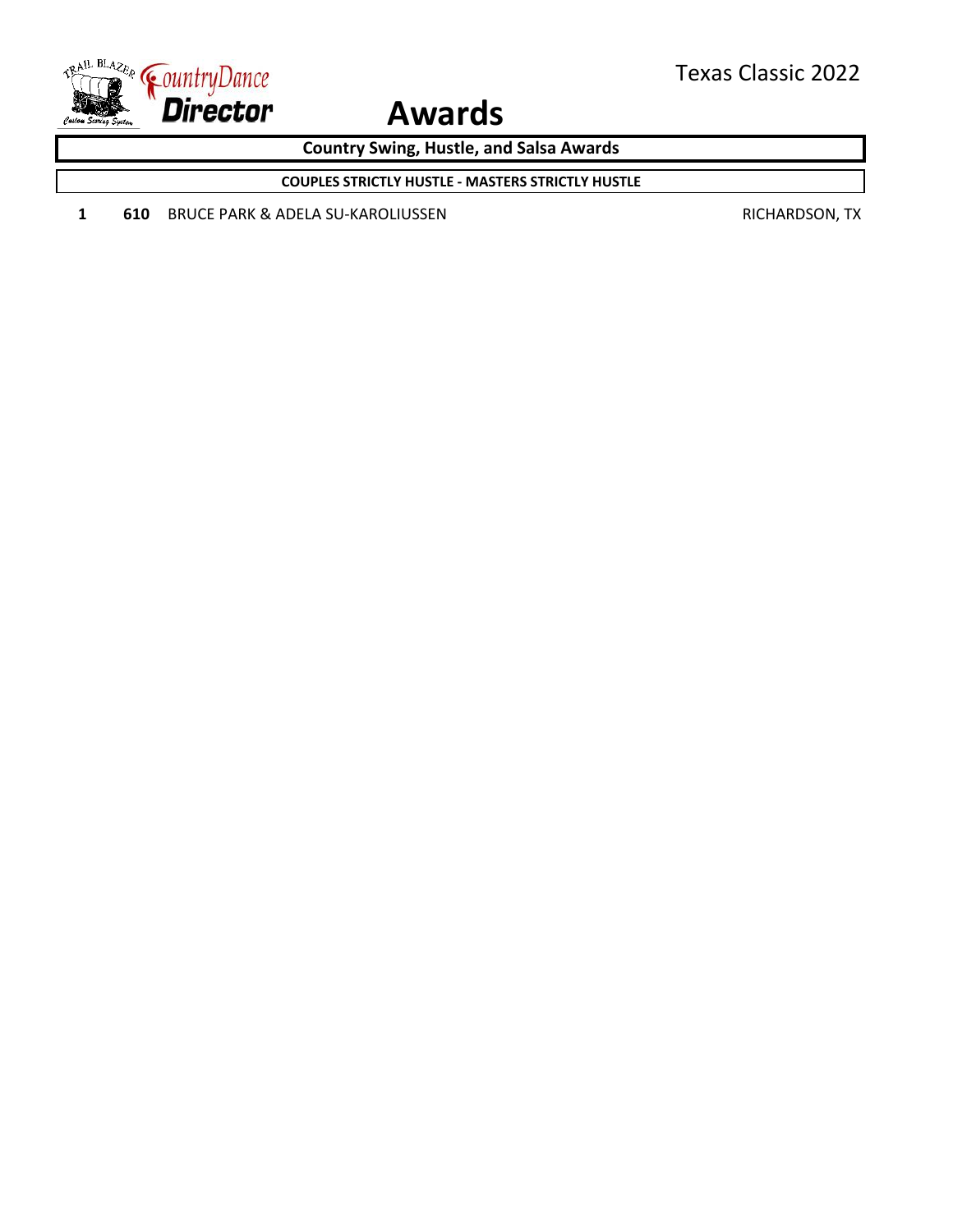

**Country Swing, Hustle, and Salsa Awards**

**PROAM MIXED SOLO ROUTINE - PROAM OPEN MIXED SOLO ROUTINE**

- **1 699** FELICIA HOEPPNER & GLENN BALL **TEXAS**
- **2 650** SUSAN KIRKLIN & JOE MENDENCE **AUSTIN, TX**
- **3 766** LESLIE FRID & GLENN BALL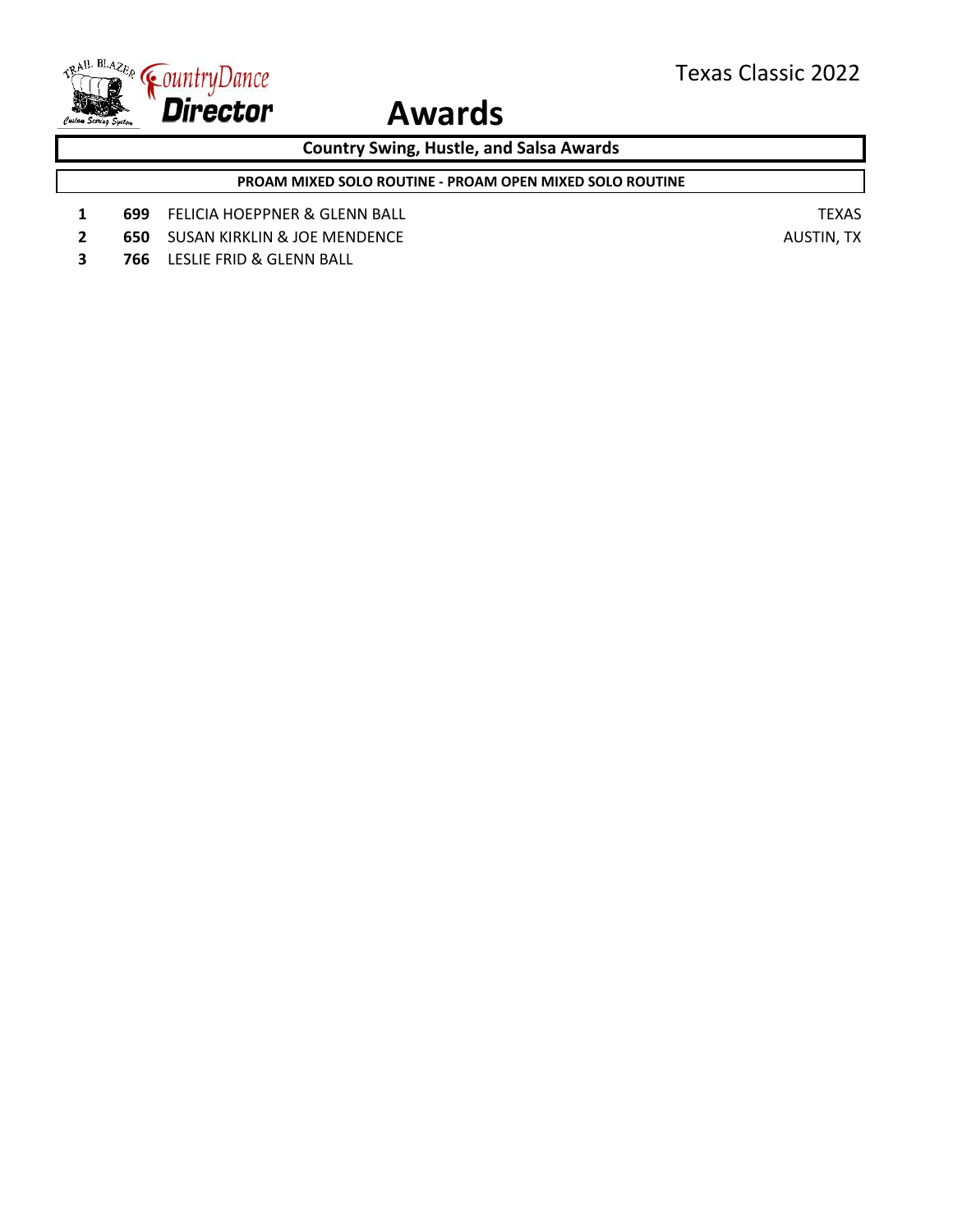

**Country Swing, Hustle, and Salsa Awards**

**PROAM MIXED SOLO ROUTINE - PROAM SOPHISTICATED MIXED SOLO ROUTINE**

**1 730** SUSAN KIRKLIN & DANNY HOLSTEIN **AUSTIN**, TX

**2 760** NADINE LATIEF & GLENN BALL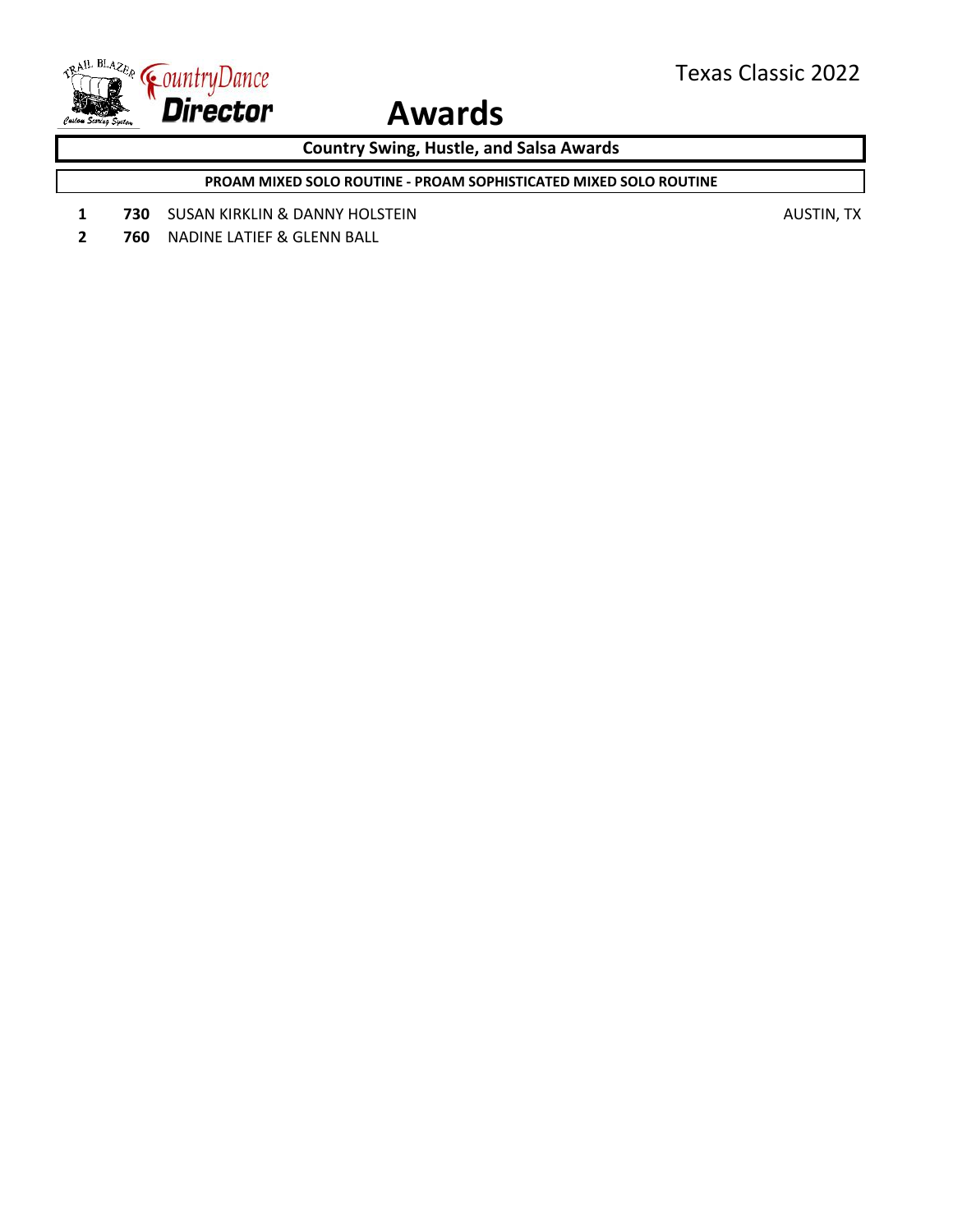

**Country Swing, Hustle, and Salsa Awards**

**COUPLES SOLO ROUTINE - PRO COUPLES SOLO ROUTINE**

**1 671** TOMMY SCHWEGMANN & SARAH BERENS **AUSTIN**, TX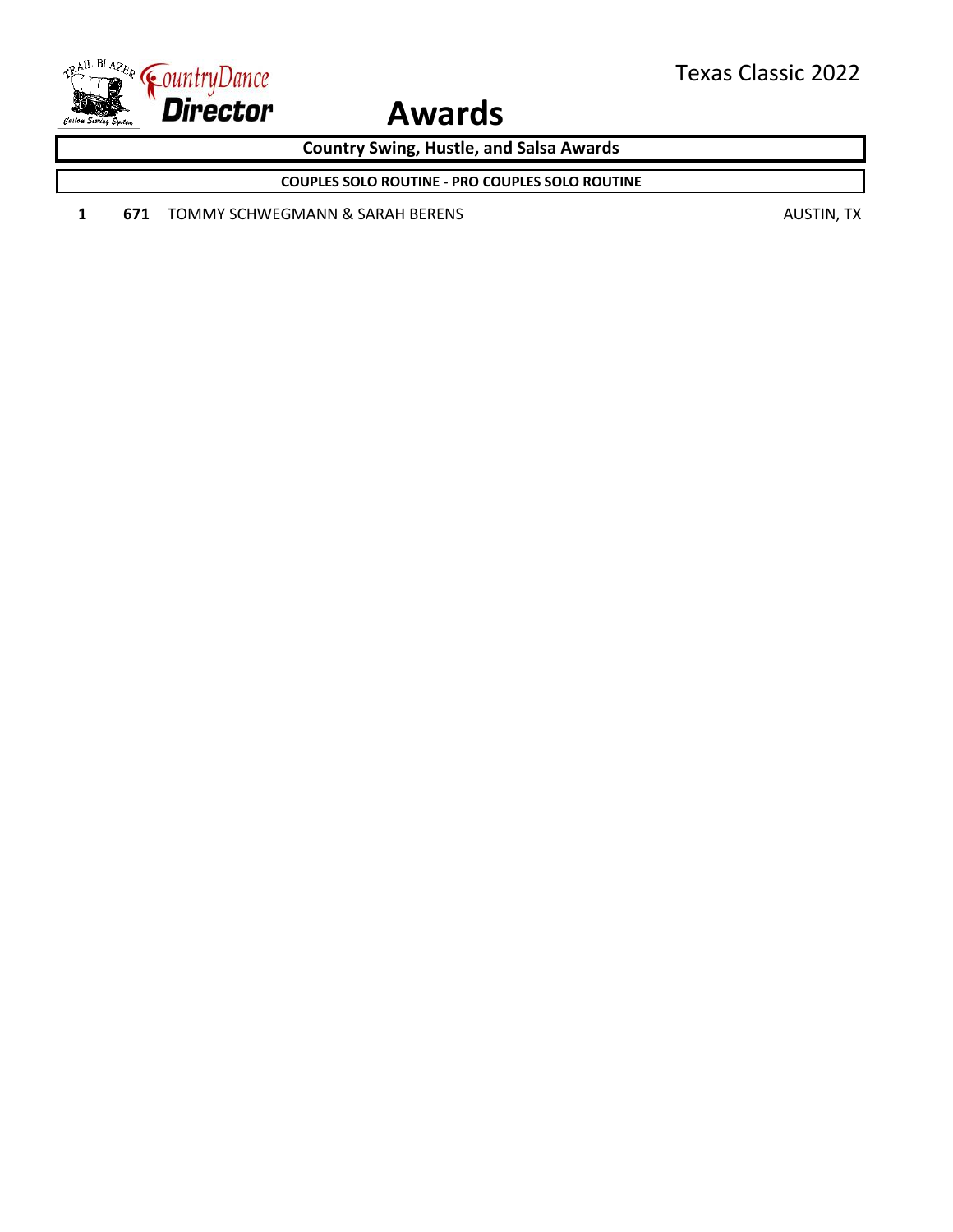

**Country Swing, Hustle, and Salsa Awards**

**FREESTYLE STRICTLY NON-PROGRESSIVE**

- 1 403 GABRIEL SEBASTIAN / DANYA SVIR
- 2 401 JUAN AGUIRRE / MORGAN HEARRELL
- 3 692 CHAZ FRANKENBERRY / KRISTINA CASAZZA